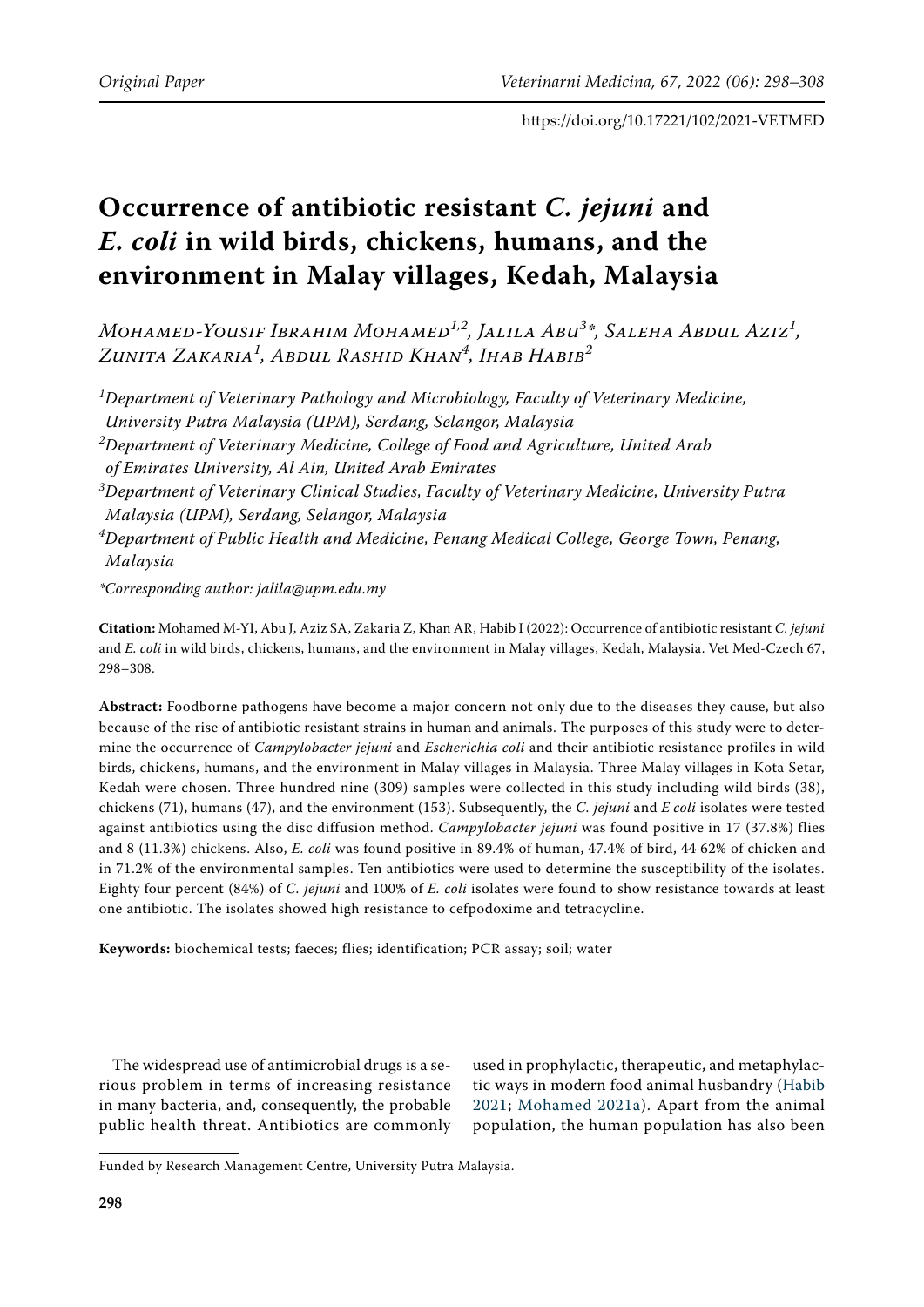identified as a threat element for the spread and increase of antibiotic resistance [\(Zaman et al. 2017\)](#page-10-0).

In recent years, foodborne pathogens have become a public health concern not only because of the disease they caused, but also due to the rise in the isolation frequency of antibiotic resistant bacteria in human and animals ([Liao et al. 2020](#page-9-2)). The increasing resistance of bacteria to antibiotics is of significant concern in the animal population, as animals may become carriers of resistant agents, which may, in turn, transfer these resistance agents to the pathogenic bacteria affecting humans [\(Gregova and Kmet 2020](#page-9-3)).

The emergence of resistant bacteria in chickens has been reported to be on steep rise, mainly because of the increasing numbers of resistant pathogens isolated from human infections. *Campylobacter* has been reported to be resistant to macrolides, fluoroquinolones, aminoglycosides, and tetracycline [\(Mohamed 2021a\)](#page-9-1).

Wild birds or chickens harbouring resistant *C. jejuni* and *E. coli* can transfer the genes to microorganisms in their gastrointestinal tracts in several ways, which they then act as a vehicle for the contamination of the environment, areas around human houses, and eatery areas as well as for the introduction of multidrug resistant (MDR) *C. jejuni* and *E. coli* ([Mohamed 2021b\)](#page-9-4). Also, food of animal origin (including chicken meat) may act as a vehicle for the transmission of resistant *C. jejuni* and *E. coli* to humans via the food chain. A report on antibiotic resistance would enable a better understanding of the trends in their patterns over time to ensure the long-term efficiency of antibiotics ([Moha](#page-9-5)[med 2021c](#page-9-5)).

In Malaysia, the population is made up mainly of a city or urban population, a rural or village population, and the Orang Asli population ([Al-](#page-8-0)[Delaimy et al. 2014](#page-8-0)). The main ethnic groups in the Malaysian population consist of Malay, Chinese and Indian. Malay villages are away from cities, with people working on agricultural farms, rearing livestock, and trading. The majority of the villages are served with electricity and the villagers use treated water [\(Fadaeenejad et al. 2014](#page-9-6)). Common wild birds in these villages are Eurasian tree sparrows (*Passer montanus*), white-vented myna (*Acridotheres javanicus*), the jungle myna (*Acridotheres fuscus*), the rock pigeon (*Columba livia*), peaceful doves (*Geopelia placida*), and Oriental magpie robins (*Copsychus saularis*).

The antibiotic resistance of *C. jejuni* and *E. coli* isolated from wild birds, chickens, humans, and the environment in Malay villages has not been reported and there is no information on the multidrug resistance pattern. Thus, the study aimed to determine the occurrence of *C. jejuni* and *E. coli* in wild birds, chickens, humans, and the environment in Malay villages as well as determining the antibiotic resistance profiles of the isolates.

#### **MATERIAL AND METHODS**

This study was executed as an observational cross-sectional study to examine the presence or absence of the organisms under study in the Malay villages which are situated in the outskirts of Kota Setar, Kedah.

There were limitations in this study, in particular the sampling of the Malay villages. The unwillingness of the villagers to participate affected the study. However, Prof. Abdul Rashid Khan (coauthor) had a good rapport with the head villages, so that we managed to include three Malay villages in this study. Thus, the sample collection from the humans, wild birds, chickens and the environment was carried out through convenient sampling.

The study was approved for animals by Institution Animal Care and Use Committee (IACUC) (AUP No. R089/2016), and for human by Ethics Committee for Research Involving Human Subjects [Ref No. FPV(EXP16)P168].

#### **Description of the villages sampled**

The Malay villages are situated in rural areas, near rice fields, where treated water is available. In general, the hygiene is good. They are situated near to a town area, schools and clinics. The education is high, but low at a tertiary level. In Malay villages, the villagers are generally involved in agricultural farming. The villagers kept chickens near their houses (backyard chickens) and fed them with food leftovers.

It was observed that, in these villages, some chickens were let out from the chicken houses and ate in the open environment or from human garbage, and, in doing so, they contaminate the environment with their faeces. In these villages, people do not keep dogs.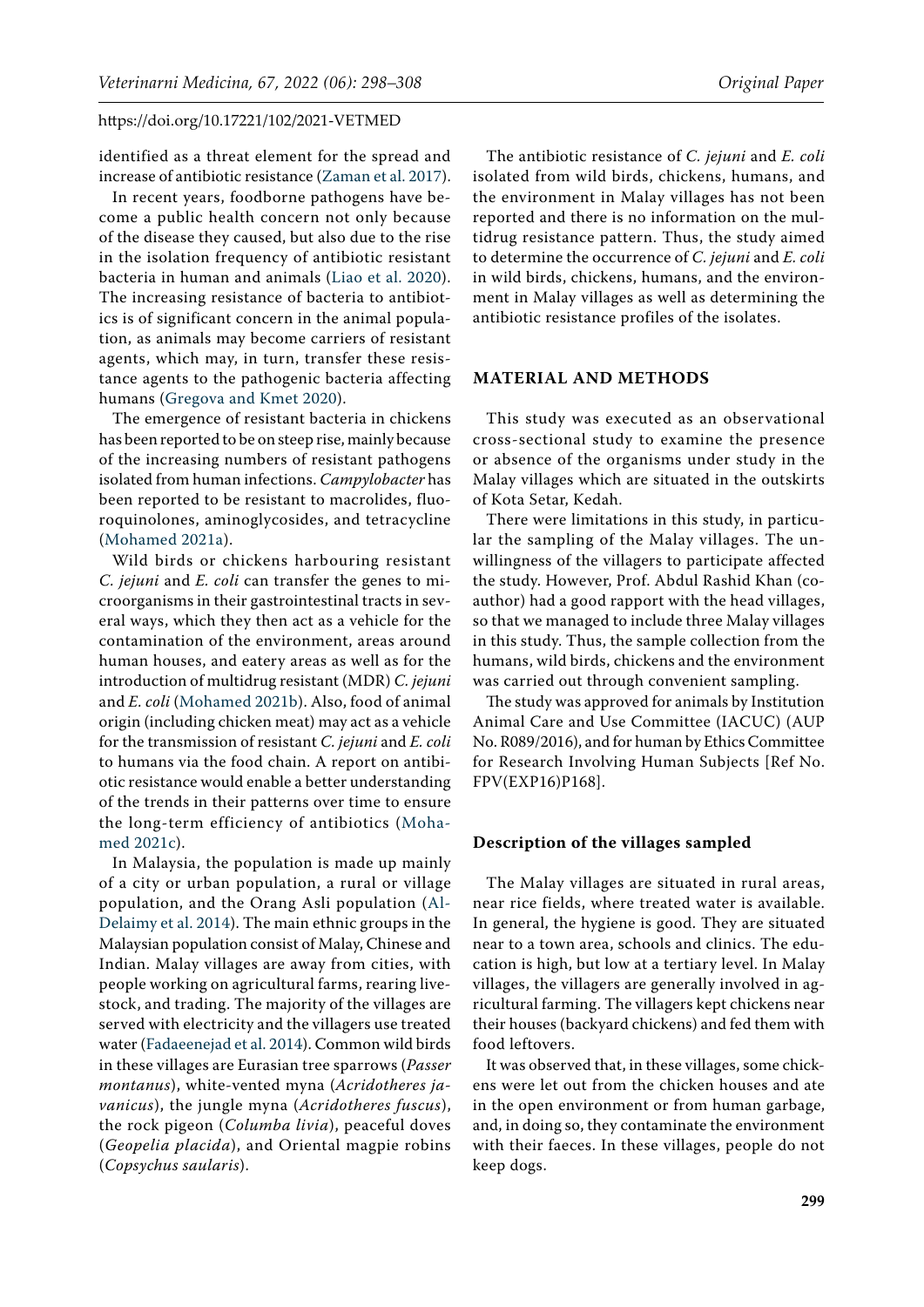# **Sample collection**

Wild birds: The locations identified for capturing birds were among the houses in the villages or not more than 5 km away from the villages. In each location, a trap (mist net) was set up and placed for six hours. This was undertaken in the morning. Every twenty minutes, the trap was checked for birds. A photograph of the bird was taken for identification and each bird was marked by a red band around one of its legs to avoid being resampled. A cloacal swab was taken before the bird was released. A total of thirty-eight (38) birds were sampled.

Chickens, healthy humans, and the environment: Cloacal swabs, fresh stools, or environmental samples which included drinking water, the soil and flies were collected. A total of 71 chickens and 47 humans were sampled and an additional 153 environmental samples were collected.

# **Isolation of** *C. jejuni*

## **(a) Wild birds, chickens and human samples:**

Each cloacal swab or fresh stool was streaked directly onto a *Campylobacter* blood free selective agar base [mCCDA modified Charcoal Cefoperazone Deoxycholate Agar (Oxoid, London, United Kingdom)] with a CCDA supplement containing cefoperazone and amphotericin (Oxoid London, United Kingdom).

# **(b) Environmental samples:**

1) Water: A 50 ml water sample was placed into a sterile bottle for the *C. jejuni* isolation. The method followed that of [Hudson et al. \(1999](#page-9-7)), 100 ml of each water sample was filtered through a sterile 0.45 μm pore-size cellulose nitrate membrane filter (47 mm diameter) (Milipore Sigma, Milwaukee, WI, USA). Each membrane filter was put in a sterile bottle containing 100 ml Bolton selective enrichment broth (Oxoid, London, United Kingdom) and incubated at 42 °C under microaerophilic conditions for 48 hours. Following incubation, a loopful of each enriched culture was streaked onto the mCCDA.

2) Pooled flies: Each pooled sample of flies (3 flies per pooled sample) was placed in 10 ml of a Bolton selective enrichment broth and was then crushed using a sterile cotton swab, mixed and then streaked onto the mCCDA plate.

### https://doi.org/10.17221/102/2021-VETMED

3) Soil: 10 g soil samples were taken using a sterile spoon and placed in a bottle containing 19 ml of the Bolton selective enrichment broth; all the bottles were incubated at 42 °C under microaerophilic conditions for 48 hours. Subsequently, a few loopfuls of each enriched culture were streaked onto the mCCDA plate.

After streaking, all the plates were placed in anaerobic jars in which a microaerophilic atmosphere was generated by the use of a gas generating sachet CampyGen (Oxoid, London, United Kingdom) and incubated at 42 °C for 48 hours.

Plates with no growth were re-incubated under the same conditions for an additional 48 hours.

# **Identification of** *C. jejuni*

All the small and grey colonies suspected as being *C. jejuni* colonies were examined by Gram staining. *Campylobacter jejuni* is gram-negative, with slightly curved, slender rods appearing as spiral, S or seagull-wing shapes. Phase contrast microscopy of a wet mount prepared from a plate culture was carried out to observe the motility of each isolate. *Campylobacter jejuni* is motile, showing spiral, fast darting corkscrew movement.

Biochemical tests namely: oxidase, hippurate hydrolysis, catalase and indoxyl-acetate hydrolysis tests were conducted to identify the isolates.

# **Isolation of** *E. coli*

## **(a) Enrichment of samples:**

1) Wild bird, chicken and human samples: The bottles containing buffered peptone water (BPW) (Oxoid, London, United Kingdom) and cloacal swabs or fresh stool were aerobically incubated for 24 h at 37 °C.

2) Water: 50 ml of the water sample were placed into a sterile bottle containing 100 ml of BPW for *E. coli* isolation and aerobically incubated for 24 h at 37 °C.

3) Pooled flies: The samples were crushed in a bottle containing 10 ml of BPW and aerobically incubated for 24 h at 37 °C.

4) Soil: Each soil sample (10 g) was taken using a sterile spoon and placed directly into a sterile bottle containing 10 ml of BPW for *E. coli* isolation and was aerobically incubated for 24 h at 37 °C.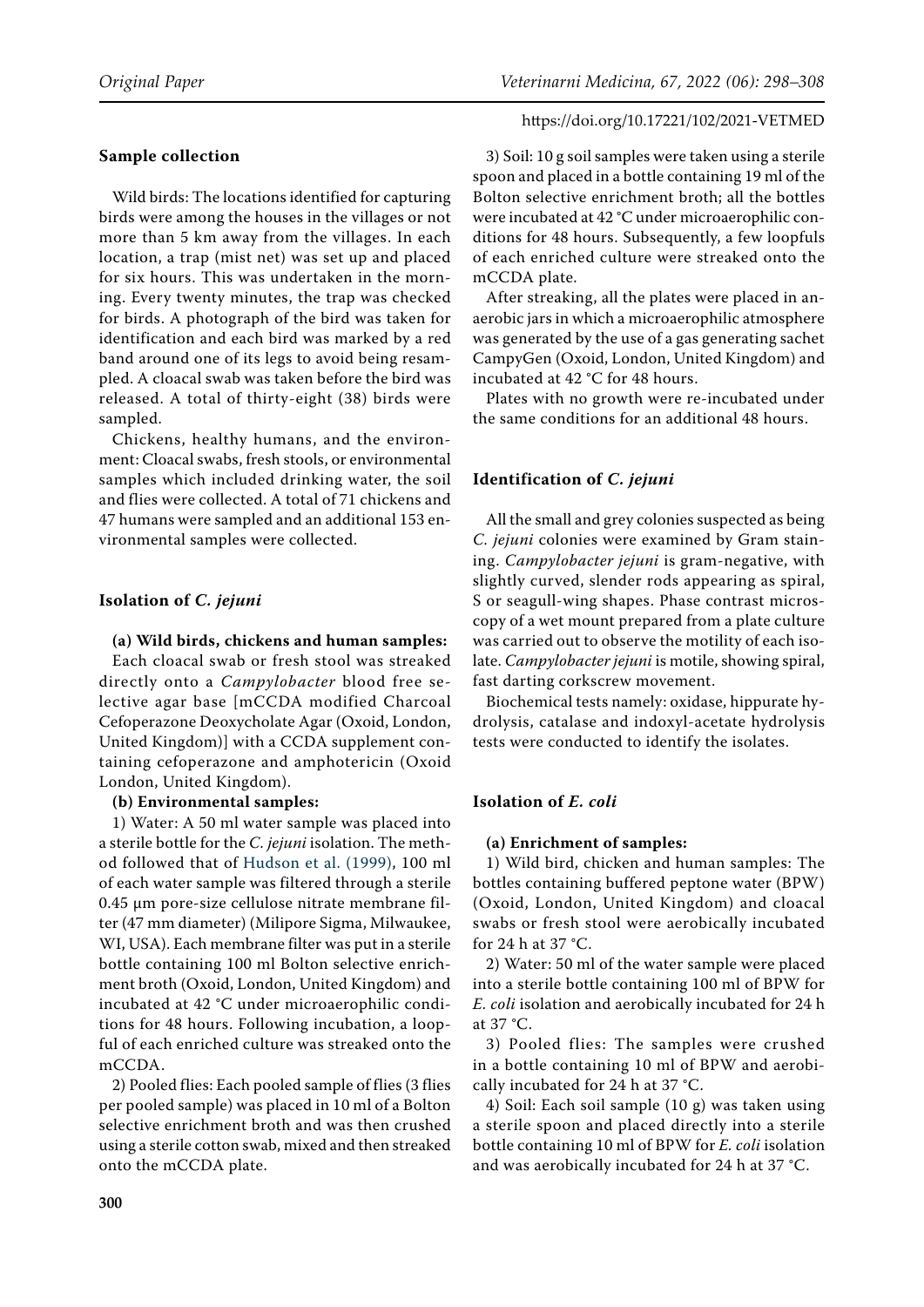#### **(b) Culture of enriched samples:**

After incubation, the enriched cloacal swab, fresh stool, fly, water, and soil cultures were streaked onto Brilliance *E. coli*/coliform selective media (Oxoid, London, United Kingdom) and aerobically incubated at 37 °C for 18–24 hours. Suspected *E. coli* colonies appeared dark blue to violet and were sub-cultured on Brilliance *E. coli*/coliform selective media and aerobically incubated at 37 °C for 18–24 hours.

#### **Identification of** *E. coli*

On the Gram staining, the *E. coli* appeared as small, gram-negative, rod-shaped bacteria. The biochemical tests carried out were namely: tryptone sugar iron (TSI), sulfide-indole motility (SIM), citrate, urease, methyl red and Voges-Proskauer (MR-VP) tests, which were performed on the purified cultures.

# **Confirmation of** *C. jejuni* **and** *E. coli* **isolates using multiplex polymerase chain reaction (mPCR) assay**

DNA extraction method: The DNA was extracted using the conventional boiling method. Bacterial DNA was extracted by boiling a bacterial suspension in sterile distilled water. A loop full or a single colony was added to 1 000 μl sterile distilled water in a 1.5 ml Eppendorf tube (Eppendorf, Sydney, Australia), and incubated for 10–15 min in a dry water bath at 94 °C, and allowed to cool at room temperature (37 °C). Each bacterial suspension was centrifuged for 3 min at 13 000 × *g*. Each supernatant from the centrifuge tube was transferred to a new 1.5 ml Eppendorf tube to be used as the template DNA while the pellet was discarded.

PCR assay for *C. jejuni*: Fifty microliters of the PCR mixture was used, which encompassed 2 µl of the bacterial DNA extract,  $5 \mu l$  of a primer mix as well as 18  $\mu$ l of RNase free H<sub>2</sub>O (Qiagen, Wuppertal, Germany) and  $25$  µl of an m-PCR Master Mix (Qiagen, Wuppertal, Germany). The PCR was optimised using known *C. jejuni* (LMG 8841T).

The bacterial DNA extract was replaced with the equivalent amount of sterile distilled water for the negative control. The PCR amplification procedure was performed following the procedure in [Mohamed et al. \(2019a\).](#page-9-8) The initial activation step was at 95 °C for 2 min, followed by 30 cycles at 95 °C for 60 s and an extension of 72 °C for 40 seconds. The annealing temperature was 59 °C for *C. jejuni*. The PCR assay was completed with a final extension at 72 °C for 3 minutes. This was performed in a Veriti™ 96-Well Eppendorf Thermal Cycler (Hamburg, Germany).

PCR assay for *E. coli*: The *E. coli* isolates were recovered and subjected to a final confirmation using PCR. DNA was amplified in a 50 μl reaction volume containing 25 μl of the Master Mix, 1 μl (10 mM) of the primer set, as described by [Mohamed et al.](#page-9-8) [\(2019a\),](#page-9-8) using the internal control targeted gene *E. coli* 16s rRNA ([Table 1](#page-3-0)), 4 μl of DNA templates and 19 μl of RNase-free water. The volume of this mix was adjusted to 50 μl with sterile water. The reaction mixtures were amplified in a DNA thermal cycler (Eppendorf) with the following cycling parameters; an initial denaturation step at 95 °C for 90 s, followed by 30 cycles of amplification with denaturation at 95 °C for 30 s, annealing at 58 °C for 30 s, and extension at 72 °C for 30 s, ending with a final extension at 72 °C for 7 minutes.

#### **Agarose gel electrophoresis**

The agarose (Agarose, LE Analytical Grade, Melbourne, Australia) was dissolved in a  $1 \times \text{TBE}$ buffer. Two microliters of loading dye were mixed with 5 µl of the PCR mixture. Subsequently, the PCR mixture was meticulously loaded into the wells of the submerged gel. Then, the PCR mixture was electrophoresed through a 2% agarose gel contain-

<span id="page-3-0"></span>Table 1. The primers used in the PCR assay to confirm the *C. jejuni* and *E. coli* isolates ([Mohamedet al. 2019a\)](#page-9-8)

| Species   | Primer               | Oligonucleotide sequence                                         | Size     |  |
|-----------|----------------------|------------------------------------------------------------------|----------|--|
| C. jejuni | $C-1$<br>$C-3$       | 5'-CCATAAGCACTAGCTAGCTGAT-3'<br>5'-CCA TAAGCA CTA GCT AGCTGAT-3' | 161bp    |  |
| E. coli   | $E16S-a$<br>$E16S-b$ | CCCCCTGGACGAAGACTGAC<br>ACCGCTGGCAACAAAGGATA                     | $401$ bp |  |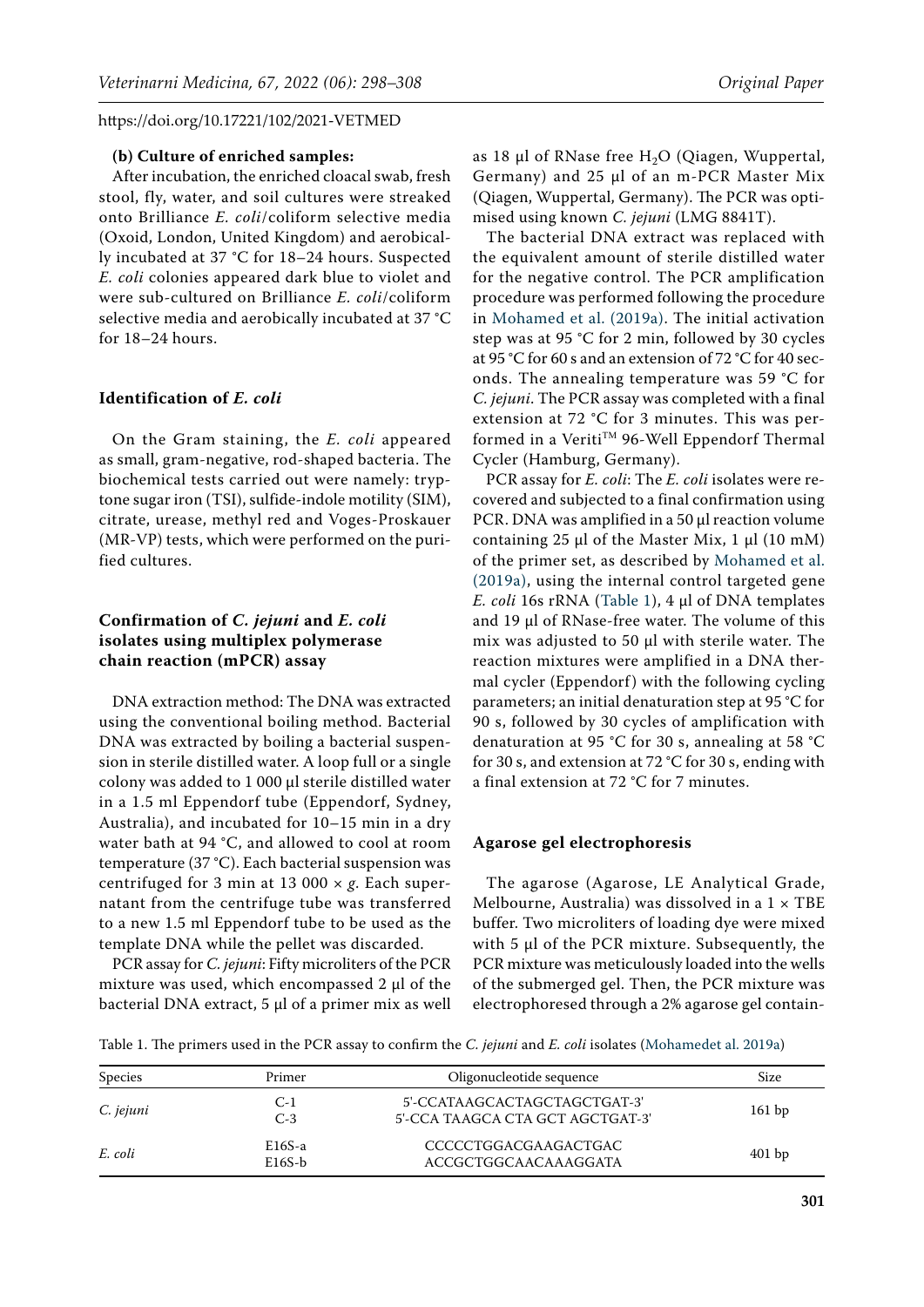ing a tris-borate-EDTA (TBA) buffer (40 mM trisborate, 2 mM EDTA, pH 7.5) and gel red  $(3 \mu l/ml)$ in a  $1 \times$  TBA buffer at 75 V for 90 minutes. The gel was then observed under UV transillumination by using the Alpha Imager (Bio-Rad, Richmond, CA, USA) gel documentation system.

## **Antibiotic susceptibility test**

Bacterial isolates and growth condition: All the *E. coli* and *C. jejuni* isolates that were obtained earlier from the chickens, wild birds, humans and the environment were subjected to antibiotic susceptibility. The *C. jejuni* isolates that were stored at –80 °C were revived on a Columbia blood agar base (CBA) (Oxoid, London, United Kingdom) supplemented with 5% defibrinated horse blood and incubated at 42 °C for 48 h under microaerophilic conditions using a CampyGen gas pack (Oxoid, Basingstoke, UK). The *E. coli* isolates on nutrient slant agar (Oxoid, London, United Kingdom) were recovered on the Brilliance *E. coli*/coliform selective media (Oxoid, London, United Kingdom).

The antibiotic susceptibility test was performed on 25 *C. jejuni* and 213 *E. coli* isolates using the disc diffusion method as described by the Clinical and Laboratory Standards Institute [\(CLSI 2016](#page-9-9)). *Escherichia coli* and *C. jejuni* isolates were tested against ten antibiotics from eight different classes of antibiotics. The ten antibiotics were chosen from the World Organisation for Animal Health (OIE) Recommendation for Veterinary Critically Important Antibiotic (2012) and the World Health Organization (WHO) Recommendation for the Critically Important Antimicrobials for Humans (2011) lists. The used antibiotic discs (Oxoid, London, United Kingdom) included ampicillin-sulbactam (Sam), 10 μg; tetracycline (Te), 30 μg; gentamicin (Cn), 10 μg; erythromycin (E), 15 μg; ciprofloxacin (Cip), 5 μg; nalidixic acid (Na), 30 μg; enrofloxacin (Enr), 5 μg; sulfamethoxazole-trimethoprim (Sxt), 25 μg; cefpodoxime (Cpd), 10 μg; streptomycin (S), 10 μg. A suspension of each *E. coli* and *C. jejuni* isolate was prepared by adding a loopful of the colonies into a 2 ml tube containing 0.9% NaCl. The turbidity of each inoculum was adjusted to the 0.5 McFarland standard  $(1.5 \times 10^8 \text{ cfu/ml})$ . Then using a sterile cotton swab, the bacterial suspension was spread gently in three different directions over the surface

of a Mueller-Hinton agar plate (Oxoid, London, United Kingdom) supplemented with 5% defibrinated horse blood for the *C. jejuni* isolates. For the *E. coli*, the Mueller-Hinton (Oxoid, London, United Kingdom) agar plate was used without any supplements. Before dispensing the antibiotic discs onto the agar, any excess moisture was absorbed by allowing the agar plates to dry for 3–5 minutes. At least two (2) Mueller-Hinton agar plates were required for each isolate and five (5) antibiotic discs were placed onto each inoculated plate using a disc dispenser.

The *E. coli* isolates were aerobically incubated at 37 °C for 24 h, while for the *C. jejuni* isolates, the plates were micro-aerobically incubated at 42 °C for 48 hours. Upon completion of the incubation period, the diameter of each inhibition zone was measured using digital callipers. For quality control, reference strains of *E. coli* (ATCC 25922) and *C. jejuni* (ATCC 33560) were used. The isolates were classified as sensitive, intermediate, and resistant using zone diameter breakpoints based on the CLSI system [\(CLSI 2016](#page-9-9)).

According to many EU countries, resistance to at least one antibiotic in three or more classes of antibiotic is termed as multidrug drug resistant (MDR) [\(Magiorakos et al. 2012\)](#page-9-10).

# **RESULTS**

# **Occurrence of** *C. jejuni* **and** *E. coli* **in test samples**

Wild birds: A total of thirty-eight (38) birds were trapped, cloacal swabs were taken, and then the birds were released. Three wild bird species were identified, which consisted mainly of 23 Eurasian tree sparrows (*Passer montanus*), nine jungle mynas (*Acridotheres fuscus*) and six white-vented mynas (*Acridotheres javanicus*). All the birds were negative for *C. jejuni* while 18 (47.4%) were positive for *E. coli*. [Table 2](#page-5-0) shows the incidence of *E. coli* in the various species of wild birds.

Chickens: Seventy-one (71) cloacal swabs were collected. *E. coli* was found to be prevalent in 44 (62%) chickens while *C. jejuni* was found to be prevalent in 8 (11.3%) chickens.

Humans: Of the collected 47 fresh stool samples, 42 (89.4%) were positive for *E. coli*, whereas all of them were negative for *C. jejuni*.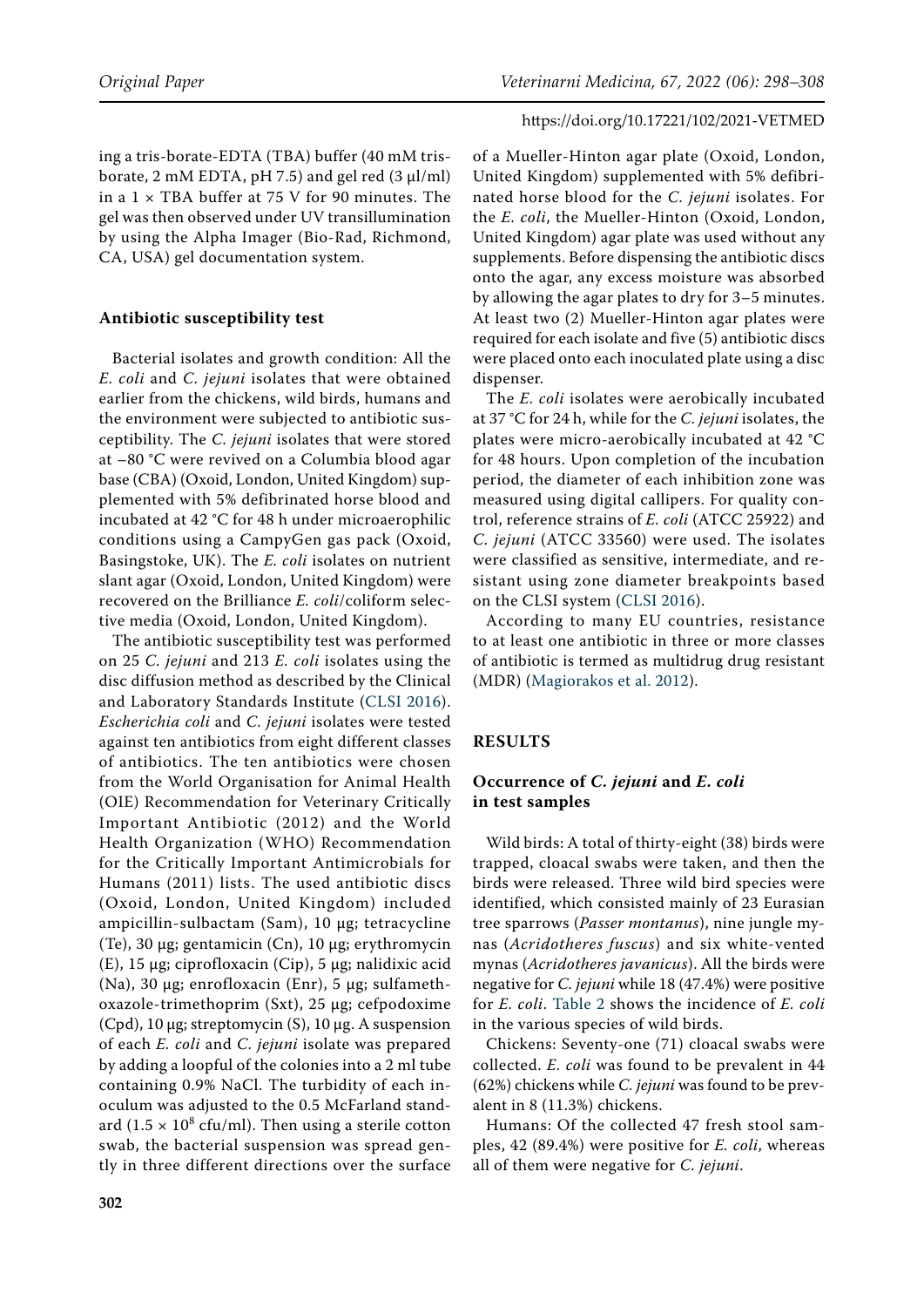| Bird species (Scientific name) (No.)                    | Location                     | C. jejuni | E. coli    |  |
|---------------------------------------------------------|------------------------------|-----------|------------|--|
| Eurasian tree sparrow ( <i>Passer montanus</i> ) (23)   | A $(10)$ , B $(6)$ , C $(7)$ |           | 14 (60.9%) |  |
| Jungle myna ( <i>Acridotheres fuscus</i> ) (9)          | B(3), C(6)                   |           | 3(33.3%)   |  |
| White-vented myna ( <i>Acridotheres javanicus</i> ) (6) | A(5), C(1)                   |           | 1(16.7%)   |  |
| Total $(38)$                                            | 38                           | 0(%)      | 18 (47.4%) |  |

<span id="page-5-0"></span>Table 2. *E. coli* isolated from the different species of wild birds

Environment: Of the 153 samples that were collected, 109 (71.2%) were found positive for *E. coli* with samples from the water, flies, and soil positive at 39 (65%), 40 (88.9%), and 30 (62.5%), respectively, while only 17 (37.8%) were positive for *C. jejuni*.

[Table 3](#page-5-1) shows the incidence of *C. jejuni* and *E. coli* that were isolated from all the sources. [Figures 1](#page-6-0) and [2](#page-6-1) represent the PCR assay used to confirm the *C. jejuni* and *E. coli*, respectively.

## **Antibiotic resistance of** *C. jejuni* **and** *E. coli* **isolates**

The antibiotic susceptibility test was performed for 213 *E. coli* isolates which were made up from 44, 18, 42, 39, 40, and 30 isolates from the chickens, wild birds, human, water, flies, and soil, respectively, and 25 *C. jejuni* isolates (8 isolates from chickens and 17 from flies). All the *E. coli* isolates were found to be resistant to at least one antibiotic and four *C. jejuni* isolates (two from chickens and two from flies) were sensitive towards all antibiotics.

In the humans, all the *E. coli* isolates showed resistance to erythromycin, followed by tetracycline

<span id="page-5-1"></span>Table 3. *C. jejuni* and *E. coli* positive sources in the villages

(45%) with a low percentage of isolates found to show resistance to cefpodoxime (4.8%) and none to ampicillin-sulbactam.

In the chickens, 98% of the *E. coli* isolates were resistant to erythromycin, 84% were resistant to tetracycline (84%), and 6.8% were resistant to ampicillin-sulbactam and gentamicin.

The *Escherichia coli* isolates from wild birds also showed similar profiles, with a high percentage resistant to erythromycin (100%) and tetracycline (56%), whereas they were all susceptible to ciprofloxacin, enrofloxacin, gentamicin, nalidixic acid, and cefpodoxime ([Table 4](#page-6-2)).

Similar results were shown by the *E. coli* isolates from flies, water, and soil with 100% of the isolates were resistant to erythromycin and 97% to 57% to tetracycline with none-resistant to ampicillinsulbactam for the fly isolates and gentamicin for the soil isolates and a low percentage at 10.3% and 3.3% were shown to be resistant by the water and soil isolates, respectively, as shown in [Table 5](#page-6-3).

The *Campylobacter jejuni* isolated from the chickens were resistant to eight antibiotics ranging from 50% to 12.5% and were sensitive to ampicillinsulbactam and gentamicin, while the isolates from

| Location  | Humans<br>$No./+ (%)$ | Chickens<br>$No./+ (%)$ | Wild birds<br>$No./+ (%)$ | Flies<br>$No./+ (%)$ | Water<br>$No./+ (%)$ | Soil<br>$No./+ (%)$ |
|-----------|-----------------------|-------------------------|---------------------------|----------------------|----------------------|---------------------|
| E. coli   |                       |                         |                           |                      |                      |                     |
| A         | 24/21(87.5)           | 21/16(76.2)             | 15/9(60)                  | 30/28(93.3)          | 20/8(40)             | 20/14(70)           |
| B         | 10/10(100)            | 20/15(75)               | 9/3(33.3)                 | 3/3(100)             | 20/16(80)            | 18/10(55.6)         |
| C         | 13/11 (84.6)          | 30/13(43.3)             | 14/6 (42.9)               | 12/9(75)             | 20/15(75)            | 10/6(60)            |
| Total     | 47/42 (89.4)          | 71/40(62)               | 38/18 (47.4)              | 45/40 (88.9)         | 60/39(65)            | 40/30(62.5)         |
| C. jejuni |                       |                         |                           |                      |                      |                     |
| A         | 24/0(0)               | 21/7(33.3)              | 15/0(0)                   | 30/15(0)             | 20/0(0)              | 20/0(0)             |
| B         | 10/0(0)               | 20/1(5)                 | 9/0(0)                    | 3/0(0)               | 20/0(0)              | 18/0(0)             |
| C         | 13/0(0)               | 30/0(0)                 | 14/0(0)                   | 12/2(13.3)           | 20/0(0)              | 10/0(0)             |
| Total     | 47/0(0)               | 71/8(11.3)              | 38/0(0)                   | 45/17(37.8)          | 60/0(0)              | 48/0(0)             |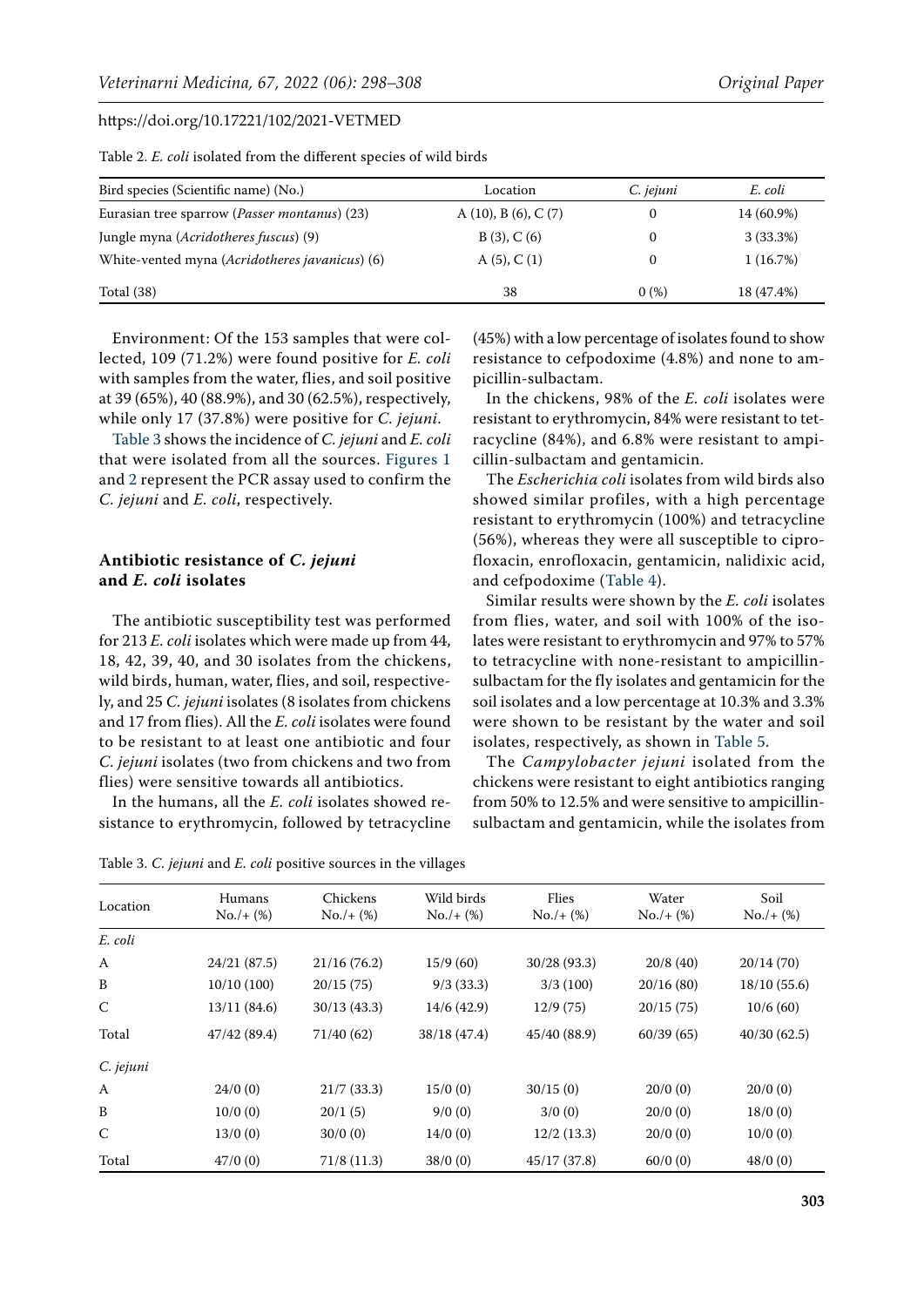<span id="page-6-0"></span>

Figure 1. PCR amplification of the representative *E. coli* isolates

Lane M = marker 100 bp ladder; lane R = *E. coli* ATCC 25922 16S  $rRNA$  as positive control; lane  $N =$  negative control; lanes 1, 9 = *E. coli* isolates

<span id="page-6-2"></span>Table 4**.** Antibiotic resistance of the *E. coli* isolates

<span id="page-6-1"></span>

Figure 2. PCR amplification of the representative *C. jejuni* isolates

Lane M = marker 100 bp ladder; lane R = *C. jejuni* ATCC 29428 as positive control; lane  $N =$  negative control; lanes 1, 5 = *C. jejuni* isolates

| Antibiotics                             | Humans<br>$=42$<br>$\ddot{z}$ | resistance (%)<br>Antibiotic | Chickens<br>$\overline{4}$<br>$\sf II$<br>$\mathfrak{z}$ | resistance (%)<br>Antibiotic | Wild birds<br>18)<br>$(n =$ | resistance (%)<br>untibiotic | $\widehat{40}$<br>Flies<br>$\sf II$<br>$\mathbf{z}$ | resistance (%)<br>Antibiotic | 39)<br>Water<br>$(n = 1)$ | resistance $(\%)$<br>Antibiotic | 30)<br>Soil<br>$\sf II$<br>$\tilde{z}$ | resistance (%)<br>Antibiotic |
|-----------------------------------------|-------------------------------|------------------------------|----------------------------------------------------------|------------------------------|-----------------------------|------------------------------|-----------------------------------------------------|------------------------------|---------------------------|---------------------------------|----------------------------------------|------------------------------|
| Ciprofloxacin (Cip)                     | 6                             | 14.3                         | 6                                                        | 13.6                         | $\mathbf{0}$                | $\Omega$                     | 5                                                   | 12.5                         | 11                        | 28.2                            | 5                                      | 16.7                         |
| Enrofloxacin (Enr)                      | 9                             | 21.4                         | 13                                                       | 29.5                         | $\mathbf{0}$                | $\mathbf{0}$                 | 11                                                  | 27.5                         | 24                        | 61.5                            | 11                                     | 36.7                         |
| Ampicillin-sulbactam (Sam)              | $\mathbf{0}$                  | $\mathbf{0}$                 | 3                                                        | 6.8                          | $\overline{2}$              | 11.1                         | $\mathbf{0}$                                        | $\mathbf{0}$                 | 4                         | 10.3                            | $\mathbf{1}$                           | 3.3                          |
| Tetracycline (Te)                       | 19                            | 45.2                         | 37                                                       | 84.1                         | 10                          | 55.6                         | 39                                                  | 97.5                         | 35                        | 89.7                            | 17                                     | 56.7                         |
| Gentamicin (Cn)                         | 6                             | 14.3                         | 3                                                        | 6.8                          | $\Omega$                    | $\Omega$                     | 6                                                   | 15                           | 4                         | 10.3                            | $\Omega$                               | $\mathbf{0}$                 |
| Streptomycin (S)                        | 7                             | 16.7                         | 18                                                       | 40.9                         | 5                           | 27.8                         | 20                                                  | 50                           | 23                        | 59                              | 10                                     | 33.3                         |
| Erythromycin (E)                        | 42                            | 100                          | 43                                                       | 97.7                         | 18                          | 100                          | 40                                                  | 100                          | 39                        | 100                             | 30                                     | 100                          |
| Nalidixic acid (Na)                     | 10                            | 23.8                         | 15                                                       | 34.1                         | $\mathbf{0}$                | $\mathbf{0}$                 | 8                                                   | 20                           | 18                        | 46.2                            | 9                                      | 30                           |
| Sulfamethoxazole-<br>trimethoprim (Sxt) | 7                             | 16.7                         | 23                                                       | 52.3                         | 3                           | 16.7                         | 18                                                  | 45                           | 25                        | 64.1                            | 11                                     | 36.7                         |
| Cefpodoxime (Cpd)                       | $\overline{2}$                | 4.8                          | 1                                                        | 2.3                          | $\mathbf{0}$                | $\mathbf{0}$                 | 2                                                   | 5                            | 6                         | 15.4                            | 6                                      | 20                           |

<span id="page-6-3"></span>Table 5**.** Antibiotic resistance of the *C. jejuni* isolated from the chickens and flies

| Antibiotics                             | hickens<br>ଛ<br>$\mathbf{I}$ | $(\%)$<br>resistance |                | resistance $(\%)$ |
|-----------------------------------------|------------------------------|----------------------|----------------|-------------------|
| Ciprofloxacin (Cip)                     | 1                            | 12.5                 | $\overline{2}$ | 11.8              |
| Enrofloxacin (Enr)                      | 1                            | 12.5                 | 4              | 23.5              |
| Ampicillin-sulbactam (Sam)              | $\Omega$                     | $\Omega$             | 1              | 5.9               |
| Tetracycline (Te)                       | 3                            | 37.5                 | 11             | 64.7              |
| Gentamicin (Cn)                         | 0                            | $\Omega$             | $\Omega$       | 0                 |
| Streptomycin (S)                        | 2                            | 25                   | 1              | 5.9               |
| Erythromycin (E)                        | 1                            | 12.5                 | 0              | 0                 |
| Nalidixic acid (Na)                     | 2                            | 25                   | 2              | 11.8              |
| Sulfamethoxazole-<br>trimethoprim (Sxt) | 1                            | 12.5                 | 7              | 41.2              |
| Cefpodoxime (Cpd)                       | 4                            | 50                   | 12             | 70.6              |

the flies showed to be sensitive to erythromycin and gentamicin. The fly isolates demonstrated resistance to all antibiotics with the highest to cefpodoxime (70.6%) and lowest to ampicillin-sulbactam and streptomycin at (5.9%) as presented in [Table 5](#page-6-3).

# **DISCUSSION**

*Escherichia coli* is a considerable common commensal enteric bacteria in animals and humans, and the pathogenic pathotypes are of public health risk and significance ([Sarowska et al. 2019](#page-10-1); [Wallace](#page-10-2) [et al. 2020](#page-10-2)).

In this study, the occurrence of *E. coli* found in wild birds was 47.4%. An investigation on yellowlegged gulls conducted in France stated a similar prevalence of *E. coli* at 47.1% ([Bonnedahl et al.](#page-9-11) [2009\)](#page-9-11).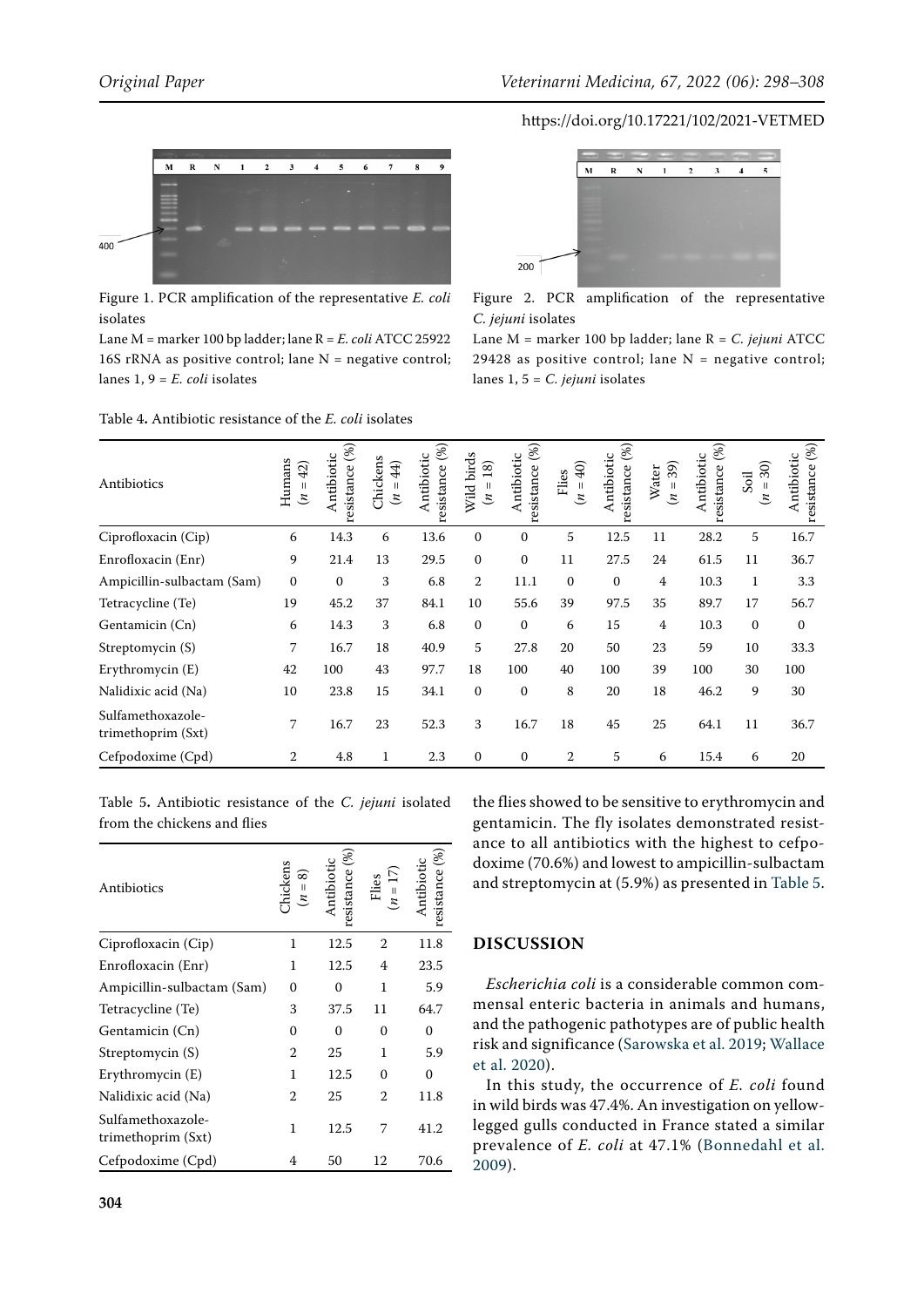Different feeding habits influence the presence of different species of bacteria in birds, as reported by some surveys ([Vittecoq et al. 2017](#page-10-3); [Sharma](#page-10-4)  [et al. 2018\)](#page-10-4). The birds in these villages had fed from human garbage and vegetation that were perhaps contaminated with *E. coli*.

The study showed a high occurrence (62%) of *E. coli* in chickens. Other studies showed a high occurrence of *E. coli* in chickens ([Jalo et al. 2018](#page-9-12); [Mohamed et al. 2019b\)](#page-9-13). A high occurrence of *E. coli* in the chickens in these villages may be because of the poor hygiene management in the chicken houses as well as from the environment where they might pick up *E. coli* from the ground, water, and garbage. They may also spread *E. coli* through their faeces in the villages.

The occurrence of *E. coli* in humans in this study was 89.4%. However, other investigations demonstrated low occurrence ([Kolenda et al. 2015;](#page-9-14) [Nielsen](#page-10-5)  [et al. 2018](#page-10-5)). In the current study, *C. jejuni* was only detected in chickens (11.3%) and flies (37.8%). Other studies showed the occurrence of *C. jejuni* in chickens varied from low to high. These findings were similar to those reported by other researchers, such as [Nwankwo et al. \(2017\)](#page-10-6) and [Osbjer et al.](#page-10-7)  [\(2016\).](#page-10-7) This is probably because the chicks were exposed to *C. jejuni* in the environment, especially to flies which tested positive in this study.

In this study, the flies were found to be a possible source of *C. jejuni* in chickens and the flies may also have spread *C. jejuni* in human houses and the areas around the eateries in the villages. Flies were seen in and near the chicken houses, human houses, and kitchens in the eateries suggesting that they could easily contaminate the feed, food, utensils, and the environment. According to [Royden et al.](#page-10-8)  [\(2016\)](#page-10-8), the possibility of bacterial transmission by flies may be high, especially during the summer when the fly population is highest.

The absence of *C. jejuni* in humans is not surprising with regard to healthy humans. *Campylobacter jejuni* and other pathogens such as *Vibrio cholerae*, *Mycobacterium avium*, and *Salmonella enterica* were not detected in healthy human stools, whereas *E. coli* was present at a high level in the samples as reported by [Huttenhower et al. \(2012\)](#page-9-15).

The wild birds were negative for *C. jejuni* probably due to the feeding habits of these birds, feeding on insects and vegetables. According to a recent study conducted in Malaysia, insectivorous birds such as the Oriental magpie robin were negative for

*C. jejuni*, while other species of birds, such as the rock pigeon and spotted dove, were positive for *C. jejuni* ([Mohamed et al. 2019b](#page-9-13)). Also, [Sensale](#page-10-9) [et al. \(2006\)](#page-10-9) did not detect *C. jejuni* in insectivorous birds. This study also suggested that insectivorous birds are not a source of *C. jejuni* in the environment.

The absence of *C. jejuni* in the environmental sources (water and soil) might be due to the poor resistance of *C. jejuni* to environmental conditions that would have them formed into a viablebut-non-culturable (VBNC) form ([Magajna and](#page-9-16) [Schraft 2015\)](#page-9-16). Numerous studies had detected a low level of *C. jejuni* in the water ([Banting et al.](#page-9-17) [2016](#page-9-17); [Nilsson et al. 2017](#page-10-10)) and soil [\(Guevremont](#page-9-18) [et al. 2017\)](#page-9-18), whereas a high occurrence in flies and poultry has been detected. According to [Magajna](#page-9-16) [and Schraft \(2015\),](#page-9-16) after the chickens or humans pick up the *C. jejuni* from the water or soil, they remain viable and possibly contagious for a longer period than before.

Commensal *E. coli* may be reservoirs of resistant genes for pathogenic bacteria. It is considered that resistance is a helpful indicator for pressure selection due to the use of antibiotics causing resistance issues in pathogens. The overuse of antibiotics should be discontinued as antibiotics may completely lose their efficacy against pathogens. *Escherichia coli* acquires resistance to antibiotics faster than any other microbes [\(Mohamed 2021a](#page-9-1)).

This research found that the resistance against antibiotics exhibited by *E. coli* was high. The *E. coli* found in wild birds demonstrated that they might have picked up resistant bacteria from the environment. The isolates showed resistance of more than 50% against two antibiotics, that is, erythromycin (100%) and tetracycline (55%); however; the resistance was less than 50% for the other three antibiotics. The isolates were sensitive to ciprofloxacin, enrofloxacin, nalidixic acid, gentamycin, and cefpodoxime. The isolates from wild birds in these villages were 44.4% MDR. These results were similar to the work by [Nhung et al. \(2015\)](#page-9-19), who reported high resistance to sulfamethoxazoletrimethoprim, ampicillin, and tetracycline and low resistance to cefpodoxime.

Chicken isolates showed resistance exceeding 50% to three antibiotics, namely erythromycin (97.7%), tetracycline (84.1%), and sulfamethoxazole-trimethoprim (52.3%), and lower than 50% resistance against seven antibiotics. The isolates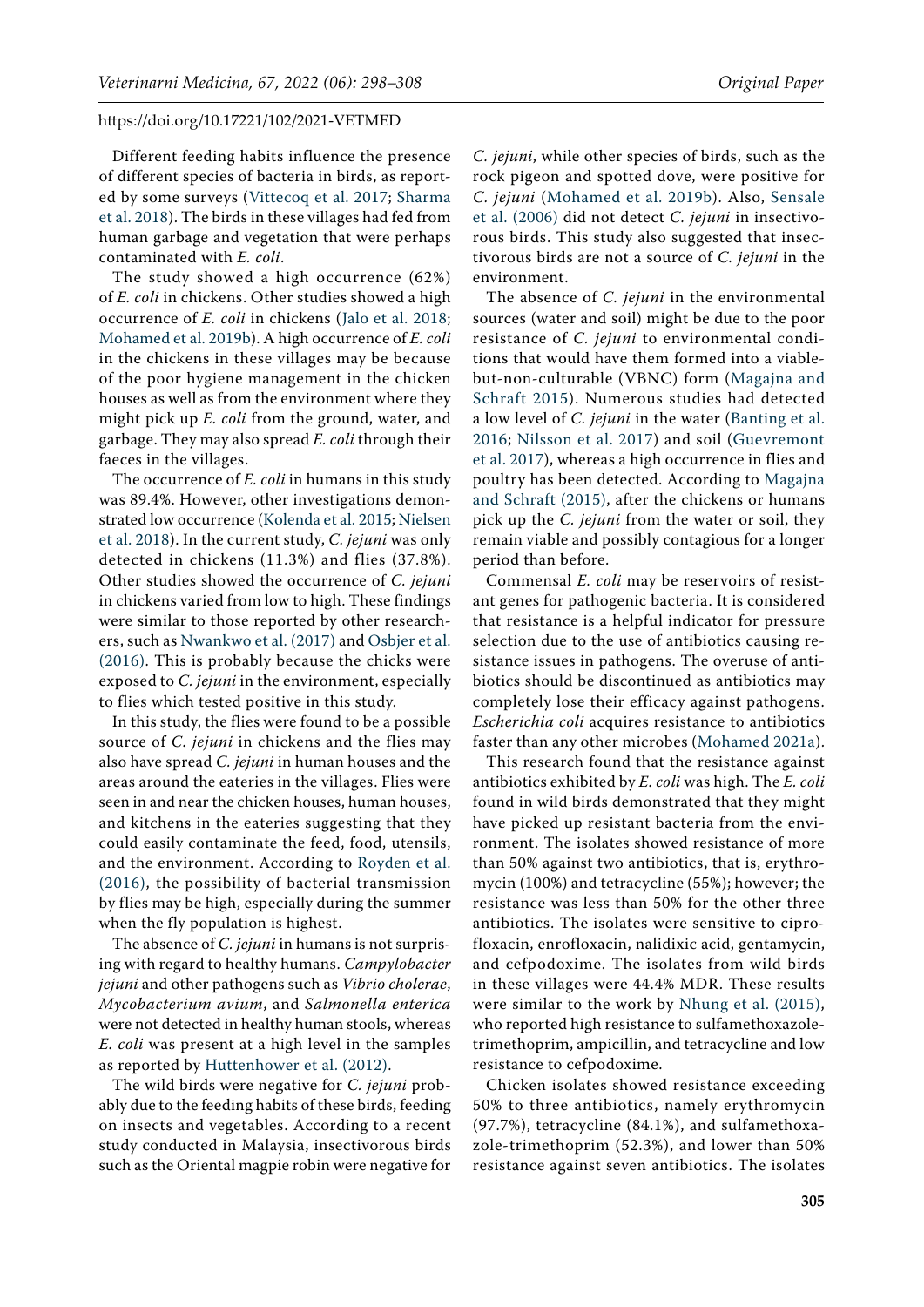from chickens in these villages showed a high MDR at 70.5%. The high incidence of MDR *E. coli* might be because these chickens were exposed to these antibiotics. The extent of the resistance to erythromycin and tetracycline reported in these villages was similar to that reported by [Luangtongkum et al.](#page-9-20)  [\(2006\)](#page-9-20) on *Campylobacter* in poultry; this might be because the poultry were similarly exposed to erythromycin and tetracycline.

The isolates from humans were found to be resistant to all the antibiotics. The isolates showed resistance to erythromycin at 100%, and other antibiotics were less than 50% resistant while sensitive to ampicillin-sulbactam. The isolates from humans in these villages showed 26.2% MDR. The humans were exposed to the resistant *E. coli* present in the environment.

The flies, water and soil isolates were found to be highly resistant to erythromycin (100%) tetracycline (97.5% to 56.7%). These results were similar to a study by [Milanovic et al. \(2016\).](#page-9-21) Nevertheless, environmental isolates showed lower than 50% resistance against the other antibiotics.

The *Campylobacter jejuni* found in chickens showed resistance to eight antibiotics (50% to 12.5%) and were susceptible to two whereas the highest resistance was found to be to cefpodoxime and tetracycline.

On the other hand, the fly isolates showed resistance of more than 50% to cefpodoxime (70.6%) and tetracycline (64.7%) and were susceptible to three antibiotics. It may be because of the exposure of the chickens to *C. jejuni*, which were resistant to antibiotics and found in the open environment, as well as to the garbage or other animals present in the village. Human antibiotics use may be responsible for the selective pressure causing resistance against the antibiotics and it may also be responsible for contaminating the environment.

The isolates from flies showed low susceptibility to gentamicin and erythromycin, and the chicken isolates were susceptible to ampicillin-sulbactam and gentamicin, while the chicken (12.5%) and fly (11.8–23.5%) isolates had low resistance to the fluoroquinolones (ciprofloxacin and enrofloxacin), and also to streptomycin and ampicillin-sulbactam at 2.5–5.9% and 0–5.9%, respectively. In this study, the chicken isolates showed 37.5% resistance to tetracycline, but showed lower resistance to nalidixic acid (25%), sulfamethoxazole-trimethoprim (12.5%) as well as being sensitive to ampicillin-sulbactam.

It was reported that, in chickens, the resistance rate to cefpodoxime was high 50%, while for flies, it was 70.6%; however, resistance against streptomycin was found to be low in chickens (25%), and flies (5.9%); all the isolates were found to be susceptible to gentamicin and had low resistance to aminoglycosides (gentamicin) possibly due to them being less used in the poultry industry.

In the Malay villages, *E. coli* was found to be present in wild birds, humans, flies, the water, and soil. However, *C. jejuni* was isolated from chickens and flies, whereas they were found to be negative in the wild bird, human, water, and soil isolates. The *E. coli* isolates showed resistance to all the antibiotics and most of the isolates were resistant to tetracycline and erythromycin. All the *C. jejuni* isolates were sensitive to gentamicin, while most of the isolates showed resistance to other antibiotics. Thus, the infected wild birds might play a part in the incidence of resistance mechanisms in the Malay villages in Kota Setar, Kedah, Malaysia. The occurrence of MDR *E. coli* and *C. jejuni* in several sources in the environment may pose a threat to human health upon exposure to these bacteria. More epidemiology research is obligatory to fully distinguish the role of the environment in *E. coli* and *C. jejuni* epidemiology in villages in Malaysia.

## **Acknowledgement**

I dedicate this work to my beloved mother soul (Siham Taha Salim Hamed) and my beloved aunt soul (Somia Taha Salim Hamed). Then We would like to thank the staff of Veterinary Public Health Laboratory and Bacteriology Laboratory, Department of Veterinary Pathology and Microbiology, Faculty of Veterinary Medicine, University Putra Malaysia (UPM) for their kind cooperation.

## **Conflict of interest**

The authors declare no conflict of interest.

# **REFERENCES**

<span id="page-8-0"></span>Al-Delaimy AK, Al-Mekhlafi HM, Nasr NA, Sady H, Atroosh WM, Nashiry M, Anuar TS, Moktar N, Lim YA, Mahmud R. Epidemiology of intestinal polyparasitism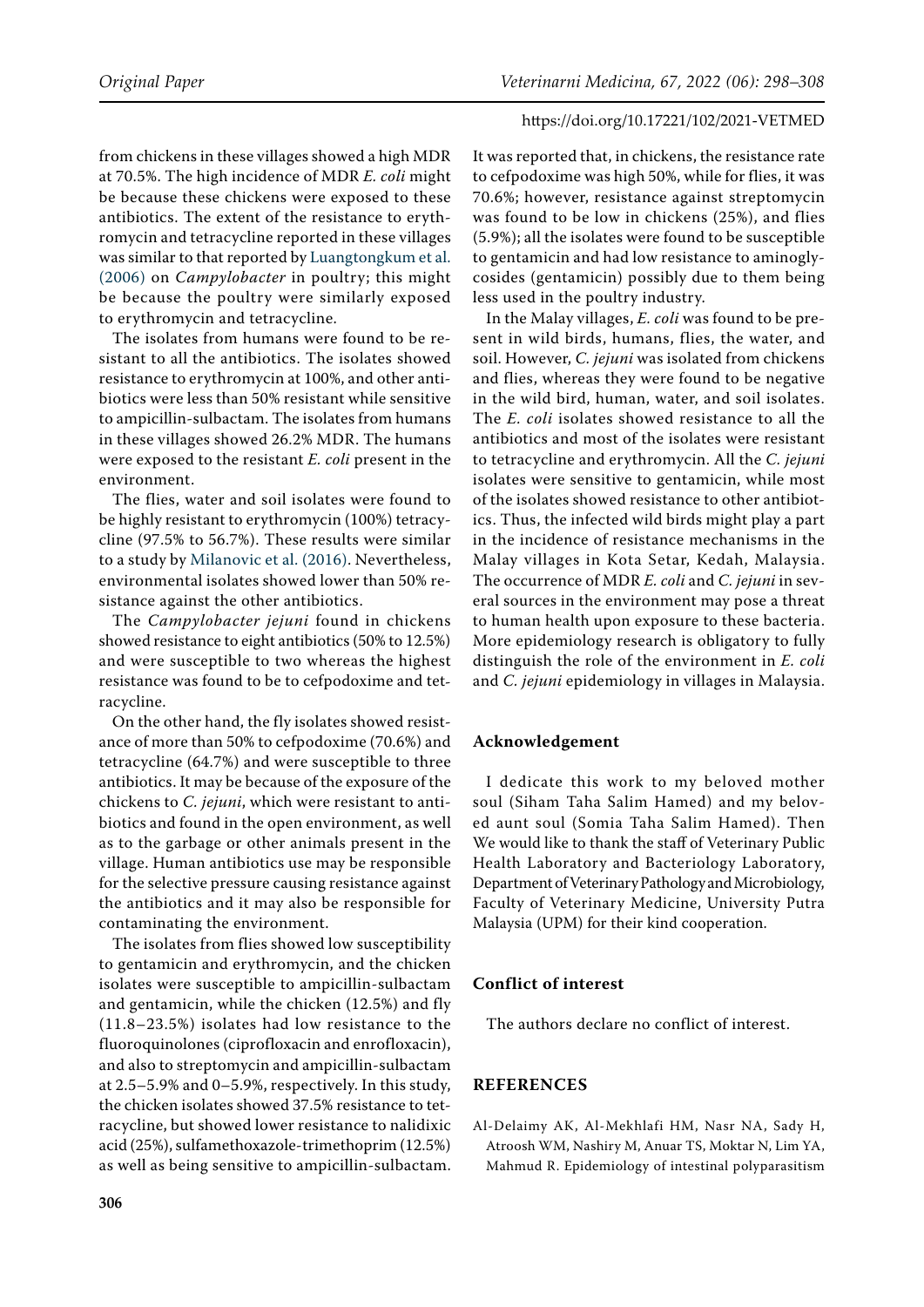among Orang Asli school children in rural Malaysia. PLoS Negl Trop Dis. 2014 Aug 21;8(8):e3074.

- <span id="page-9-17"></span>Banting GS, Braithwaite S, Scott C, Kim J, Jeon B, Ashbolt N, Ruecker N, Tymensen L, Charest J, Pintar K, Checkley S, Neumann NF. Campylobacter-specific quantitative PCR (qPCR) assays for detection and enumeration of Campylobacteraceae in irrigation water and wastewater via a miniaturized most-probable-number-qPCR assay. Appl Environ Microbiol. 2016 Jul 15;82(15):4743-56.
- <span id="page-9-11"></span>Bonnedahl J, Drobni M, Gauthier-Clerc M, Hernandez J, Granholm S, Kayser Y, Melhus A, Kahlmeter G, Waldenstrom J, Johansson A, Olsen B. Dissemination of Escherichia coli with CTX-M type ESBL between humans and yellow-legged gulls in the south of France. PLoS One. 2009 Jun 18;4(6):e5958.
- <span id="page-9-9"></span>CLSI – Clinical and Laboratory Standards Institute. Performance standards for antimicrobial susceptibility testing: Twenty-sixth informational supplement. CLSI document M100-S26. Wayne, PA. USA; 2016.
- <span id="page-9-6"></span>Fadaeenejad M, Radzi MAM, AbKadir MZA, Hizam H. Assessment of hybrid renewable power sources for rural electrification in Malaysia. Renew Sustain Energy Rev. 2014 Feb;30:299-305.
- <span id="page-9-3"></span>Gregova G, Kmet V. Antibiotic resistance and virulence of Escherichia coli strains isolated from animal rendering plant. Sci Rep. 2020 Oct;10(1):1-7.
- <span id="page-9-18"></span>Guevremont E, Lamoureux L, Genereux M, Cote C. Irrigation water sources and time intervals as variables on the presence of Campylobacter spp. and Listeria monocytogenes on romaine lettuce grown in muck soil. J Food Prot. 2017 Jun;80(7):1182-7.
- <span id="page-9-0"></span>Habib I, Mohamed M-YI, Khan M. Current state of Salmonella, Campylobacter and Listeria in the food chain across the Arab countries: A descriptive review. Foods. 2021 Oct 5;10(10):2369.
- <span id="page-9-7"></span>Hudson JA, Nicol C, Wright J, Whyte R, Hasell SK. Seasonal variation of Campylobacter types from human cases, veterinary cases, raw chicken, milk and water. J Appl Microbiol. 1999 Jul;87(1):115-24.
- <span id="page-9-15"></span>Huttenhower C, Gevers D, Knight R, Abubucker S, Badger JH, Chinwalla AT, Fulton RS. Structure, function and diversity of the healthy human microbiome. Nature. 2012 Jun;486(7402):207-14.
- <span id="page-9-12"></span>Jalo IM, Abdul-Aziz S, Bitrus AA, Goni MD, Abu J, Bejo SK, Mohamed MA, Mohamed M-YI. Occurrence of multidrug resistant (MDR) Campylobacterspecies isolated from retail chicken meats in Selangor, Malaysia and their associated risk factors. Malays J Microbiol. 2018 Feb;14(3):272-81.
- <span id="page-9-14"></span>Kolenda R, Burdukiewicz M, Schierack P. A systematic review and meta-analysis of the epidemiology of pathogenic

Escherichia coli of calves and the role of calves as reservoirs for human pathogenic E. coli. Front Cell Infect Microbiol. 2015 Mar 12;5:23.

- <span id="page-9-2"></span>Liao X, Ma Y, Daliri EBM, Koseki S, Wei S, Liu D, Ding T. Interplay of antibiotic resistance and food-associated stress tolerance in foodborne pathogens. Trends Food Sci Technol. 2020 Jan;95:97-106.
- <span id="page-9-20"></span>Luangtongkum T, Morishita TY, Ison AJ, Huang S, McDermott PF, Zhang Q. Effect of conventional and organic production practices on the prevalence and antimicrobial resistance of Campylobacter spp. in poultry. Appl Environ Microbiol. 2006 May;72(5):3600-7.
- <span id="page-9-16"></span>Magajna BA, Schraft H. Campylobacter jejuni biofilm cells become viable but non-culturable (VBNC) in low nutrient conditions at 4 °C more quickly than their planktonic counterparts. Food Control. 2015 Apr;50:45-50.
- <span id="page-9-10"></span>Magiorakos AP, Srinivasan A, Carey RB, Carmeli Y, Falagas ME, Giske CG, Harbarth S, Hindler JF, Kahlmeter G, Olsson-Liljequist B, Paterson DL, Rice LB, Stelling J, Struelens MJ, Vatopoulos A, Weber JT, Monnet DL. Multidrug-resistant, extensively drug-resistant and pandrug-resistant bacteria: An international expert proposal for interim standard definitions for acquired resistance. Clin Microbiol Infect. 2012 Mar;18(3):268-81.
- <span id="page-9-21"></span>Milanovic V, Osimani A, Pasquini M, Aquilanti L, Garofalo C, Taccari M, Cardinali F, Riolo P, Clementi F. Getting insight into the prevalence of antibiotic resistance genes in specimens of marketed edible insects. Int J Food Microbiol. 2016 Jun 16;227:22-8.
- <span id="page-9-8"></span>Mohamed M-YI, Abu J, Abdul-Aziz S, Zakaria Z, Rashid A, Awad EA. Occurrence of antibiotic resistant C. jejuni and E. coli in wild birds, chickens, environment and humans from Orang Asli villages in Sungai Siput, Perak, Malaysia. Am J Anim Vet Sci. 2019a Jan;14(3):158-69.
- <span id="page-9-13"></span>Mohamed M-YI, Abdul-Aziz S, Abu J, Khairani-Bejo S, Puan CL, Bitrus AA, Aliyu AB, Awad EA. Occurrence of antibiotic resistant Campylobacter in wild birds and poultry. Malays J Microbiol. 2019b Oct;15(2):143-51.
- <span id="page-9-1"></span>Mohamed M-YI. Occurrence of antimicrobial resistance in foodborne bacteria (Campylobacter and E. coli): A food safety issue and public health hazard. Nutri Food Sci Int J. 2021a Jun;11(1):555801.
- <span id="page-9-4"></span>Mohamed M-YI. Wild birds as possible source of Campylobacter jejuni. Appro Poult Dairy Vet Sci. 2021b Jul 9; 8(3):791-3.
- <span id="page-9-5"></span>Mohamed M-YI. Occurrence of Campylobacter jejuni in poultry meats. Nov Res Sci. 2021c June;8(1):1-3.
- <span id="page-9-19"></span>Nhung NT, Cuong NV, Campbell J, Hoa NT, Bryant JE, Truc VN, Kiet BT, Jombart T, Trung NV, Hien VB, Thwaites G, Baker S, Carrique-Mas J. High levels of antimicrobial resistance among escherichia coli isolates from livestock